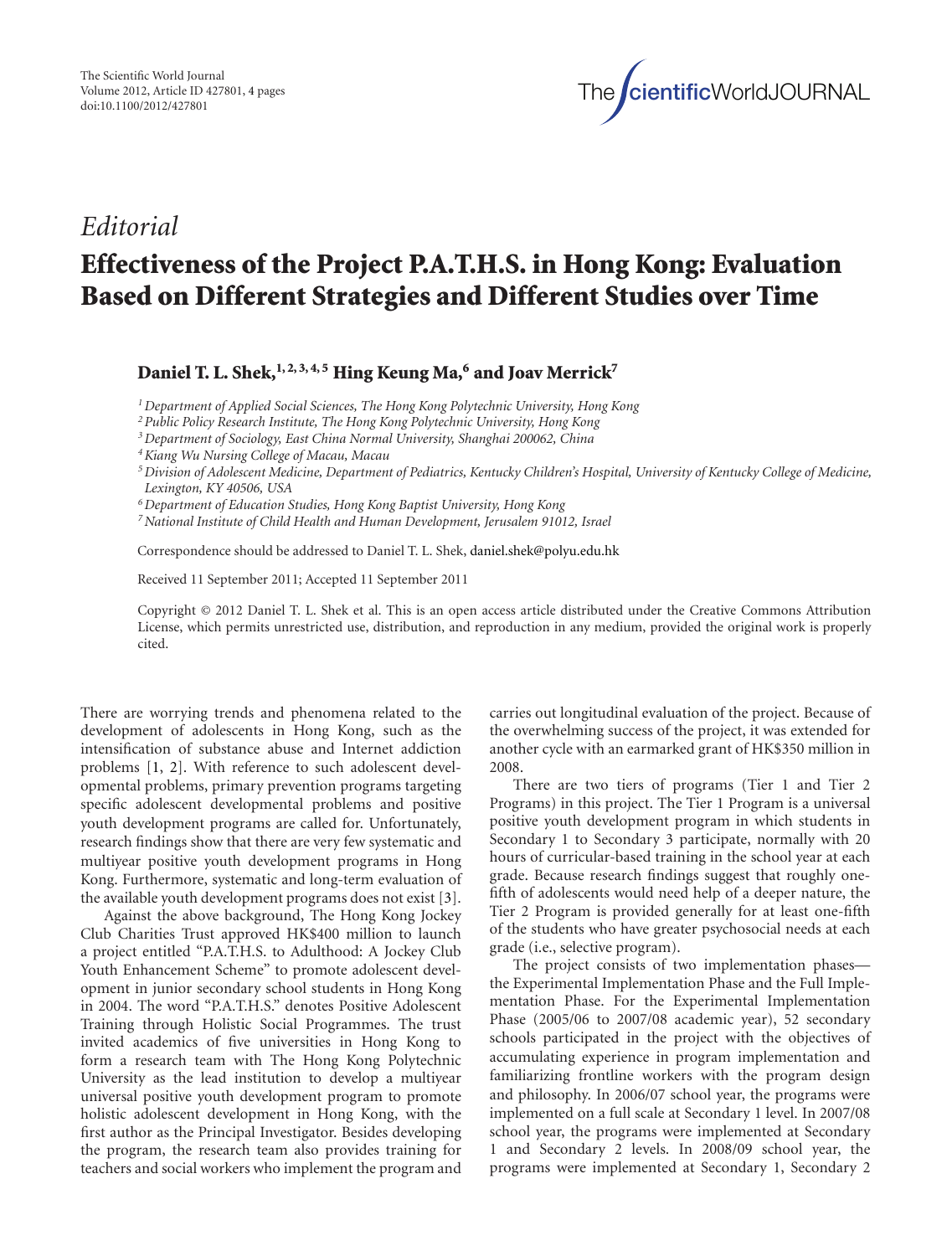and Secondary 3 levels. For the extension phase of the project, the program would be implemented from 2009/10 to 2011/12 school years.

The overall objective of the Tier 1 Program is to promote holistic development among junior secondary school students in Hong Kong via the inclusion of positive youth development constructs in the program [4]. The positive youth development constructs covered in the Tier 1 Program include promotion of bonding, cultivation of resilience, promotion of social competence, promotion of emotional competence, promotion of cognitive competence, promotion of behavioral competence, promotion of moral competence, cultivation of self-determination, promotion of spirituality, development of self-efficacy, development of a clear and positive identity, promotion of beliefs in the future, provision of recognition for positive behavior, provision of opportunities for prosocial involvement, and fostering prosocial norms. Both Chinese and English curriculum manuals have been published and utilized in the implementation process [4].

Systematic and adequate training is another emphasis of the Project P.A.T.H.S. in Hong Kong [5]. For each of the Secondary 1 to Secondary 3 programs, both teachers and social workers involved receive 20 hours of training before implementing the program in their schools. Generally speaking, there are three days of training at each grade. On day 1, the conceptual foundation, program philosophy, curriculum issues, and evaluation methods are introduced. On day 2 and day 3, the training program covers the teaching units in the curriculum as well as the ways by which the program can be successfully implemented (e.g., program implementers have adequate debriefing skills and adopt reflective practice). In the training program, the potential program implementers are encouraged to reflect on their motivation to teach the program and identification with the program philosophy. They are also empowered to carry out the experiential learning activities that are quite foreign to Chinese teachers. The positive evaluation findings of the training programs have been documented and published [6, 7].

In view of the huge scope of the project, evaluation plays an important role in understanding the impact of the project. Adopting postpositivistic and pragmatic stands where multiple research methods are recognised, different evaluation strategies have been used to evaluate the Tier 1 Program. These strategies include the following

(1) *Objective Outcome Evaluation (Randomized Group Trial)*: in the Full Implementation Phase, 24 experimental schools and 24 control schools were randomly selected to participate in a randomized group trial in 2006/07 school year. Analyses of data collected at different time points using individual growth curve models controlling for differences between the two groups in terms of pretest scores, personal variables, and random effects of schools showed that participants in the experimental schools had significantly higher positive youth development levels than did participants in the control schools at posttest based

on different indicators derived from the Chinese Positive Youth Development Scale. Students in the experimental schools also displayed less risk behavior than did students in the control schools. The findings based on the total eight waves of data are presented in a paper in this special issue ("*Impact of the Project P.A.T.H.S. in the junior secondary school years: objective outcome evaluation based on eight waves of longitudinal data*" by D. T. L. Shek and C. M. S. Ma; "*Longitudinal impact of the Project P.A.T.H.S. on adolescent risk behavior: what happened after five years?*" by D. T. L. Shek and L. Yu).

- (2) *Subjective Outcome Evaluation (Tier 1 Program)*: both students and program implementers were invited to complete subjective outcome evaluation forms (Form A and Form B, resp.) after completion of the program to understand their perceptions of the program, the implementers and benefits of the program. Existing quantitative as well as qualitative findings generally showed that different stakeholders had positive views about the program and the program was beneficial to the participants. The subjective outcome evaluation findings were found to converge with objective outcome evaluation findings and the related changes. In the present special issue, two papers based on the perceptions of the program participants and implementers are included ("*Participants' evaluation of the Project P.A.T.H.S.: are findings based on different datasets consistent?*" by D. T. L. Shek and R. C. F. Sun; "*Program implementers' evaluation of the Project P.A.T.H.S.: findings based on different datasets over time*" by D. T. L. Shek and C. M. S. Ma).
- (3) *Subjective Outcome Evaluation (Secondary Data Analyses)*: to gain an in-depth understanding of the impact of the project, program implementers were invited to write down five conclusions regarding the project based on the Form A and Form B data. In separate studies, secondary data analyses of the conclusions drawn by the program implementers based on the Form A and Form B reports revealed that different stakeholders had positive views of the program and they perceived the program to be beneficial to the program participants. Integration of the secondary data analyses of the reports in all cohorts of students in the project revealed that the program was perceived to be beneficial to the program participants. The detailed findings can be seen in the paper in this special issue ("*Secondary data analyses of subjective outcome evaluation data based on nine databases*" by D. T. L. Shek).
- (4) *Process Evaluation*: in process evaluation, systematic observations were carried out by trained research assistants in randomly selected schools to understand the program implementation details. Several studies generally revealed that program adherence was high, with a mean adherence of over 80%. Besides, the findings generally showed that the program implementation quality in these schools was high. In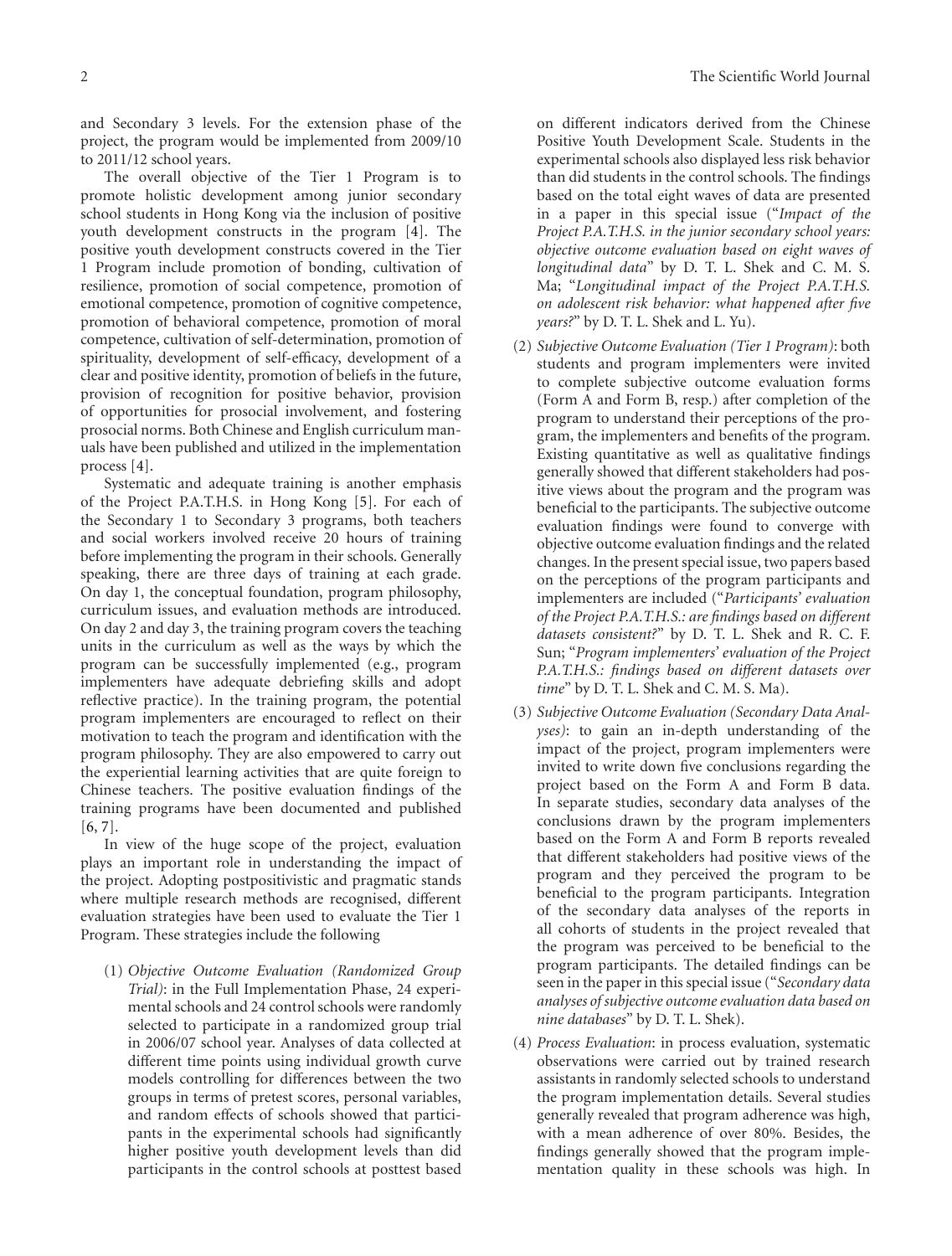this special issue, an integrative study analyzing all process evaluation data collected at different stages of the project was carried out. The findings showed that the overall program adherence and implementation quality was high ("*Process evaluation of a positive youth development program in Hong Kong based on different cohorts*" by B. M. F. Law and D. T. L. Shek).

- (5) *Interim Evaluation*: to understand the process of implementation, interim evaluation was conducted by randomly interviewing roughly half of the participating schools in the Experimental Implementation Phase or the Full Implementation Phase. In this special issue, the data in all interim evaluation studies were integrated and analyzed. The findings generally showed that the participants and implementers perceived the merits and benefits of the program, although difficulties in implementing the program and recommendations for improving the program and the implementation process were observed ("*Interim evaluation of the Project P.A.T.H.S.: findings based on different datasets*" by D. T. L. Shek and L. Yu Interim).
- (6) *Qualitative Evaluation (Focus Groups Based on Students)*: focus groups involving students based on schools randomly selected from the participating schools were carried out in previous years. In this special issue, all focus group data based on previous studies were subject to secondary data analyses. With specific focus on how the informants described the program, results showed that the descriptors used were mainly positive in nature. When the informants were invited to name three metaphors that could stand for the program, the related metaphors were basically positive in nature. Finally, the program participants perceived many beneficial effects of the program in different psychosocial domains ("*Qualitative evaluation of the Project P.A.T.H.S.: an integration of findings based on program participants*" by D. T. L. Shek and R. C. F. Sun).
- (7) *Qualitative Evaluation (Focus Groups Based on Program Implementers)*: focus groups involving program implementers based on schools randomly selected from the participating schools were also conducted in the project. Secondary data analyses of the related data collected in the project revealed several observations. First, the program implementers identified strengths and positive features of the program. Second, they perceived the program to be beneficial to the development of the program participants. Third, they proposed suggestions on how the program could be improved. Generally speaking, the program implementers have positive evaluation of the program ("*Qualitative evaluation of the Project P.A.T.H.S.: an integration of findings based on program implementers*" by D. T. L. Shek).
- (8) *Evaluation Based on Student Weekly Diaries*: after completion of the Tier 1 Program, students were

randomly selected from the participating schools to write a reflective journal in the form of weekly diary to reveal their perceptions and feelings regarding the Tier 1 Program and the related benefits. Secondary data analyses showed that most of the respondents had positive views on the program, had positive views on the instructors, and stated that they had acquired competencies at the societal, familial, interpersonal, and personal levels after joining the program ("*Evaluation of the Project P.A.T.H.S. based on students' weekly diaries: findings from eight datasets*" by D. T. L. Shek and R. C. F. Sun).

- (9) *Evaluation Based on Repertory Grid Test*: at the end of the Full Implementation Phase, students were randomly selected from schools to complete repertory grid tests to understand how the participants perceived changes in their identity at different points of time. The findings generally showed that the participants had improved self-representations after joining the program ("*Evaluation of a positive youth development program based on the repertory grid test*" by D. T. L. Shek).
- (10) *Subjective Outcome Evaluation (Tier 2 Program)*: the participants were invited to complete subjective outcome evaluation forms (Form C) after completion of the Tier 2 Program to understand their perceptions of the program, the implementers, and benefits of the program. Existing quantitative as well as qualitative findings generally showed that different stakeholders had positive views about the program, the implementers, and benefits of the program. In the present special issue, one paper based on the perceptions of the program participants about the Tier 2 Program is included ("*Helping adolescents with greater psychosocial needs: subjective outcome evaluation based on different cohorts*" by D. T. L. Shek and T. Y. Lee).

There are several special features of the studies covered in this special issue. First, large sample sizes were involved in different evaluation studies. For example, 206,313 Tier 1 Program participants responded to the subjective outcome evaluation form (Form A), 7,926 Tier 1 Program implementers responded to the subjective outcome evaluation form (Form B), 60,241 Tier 2 Program participants responded to subjective outcome evaluation form (Form C), and 1,138 pieces of student diaries were collected. Second, data based on different cohorts of participants were integrated and analyzed in different studies covered in the papers reported in this special issue. The use of different cohorts can give an aggregated picture of evaluation findings over time. Third, based on the wide range of evaluation strategies used in the studies included in this special issue, the findings consistently showed that different stakeholders had positive perceptions of the Project P.A.T.H.S. and the two tiers of program were beneficial to the development of the program participants. Finally, this is the first known collection of evaluation studies of a positive youth development program in different Chinese contexts based on multiple evaluation